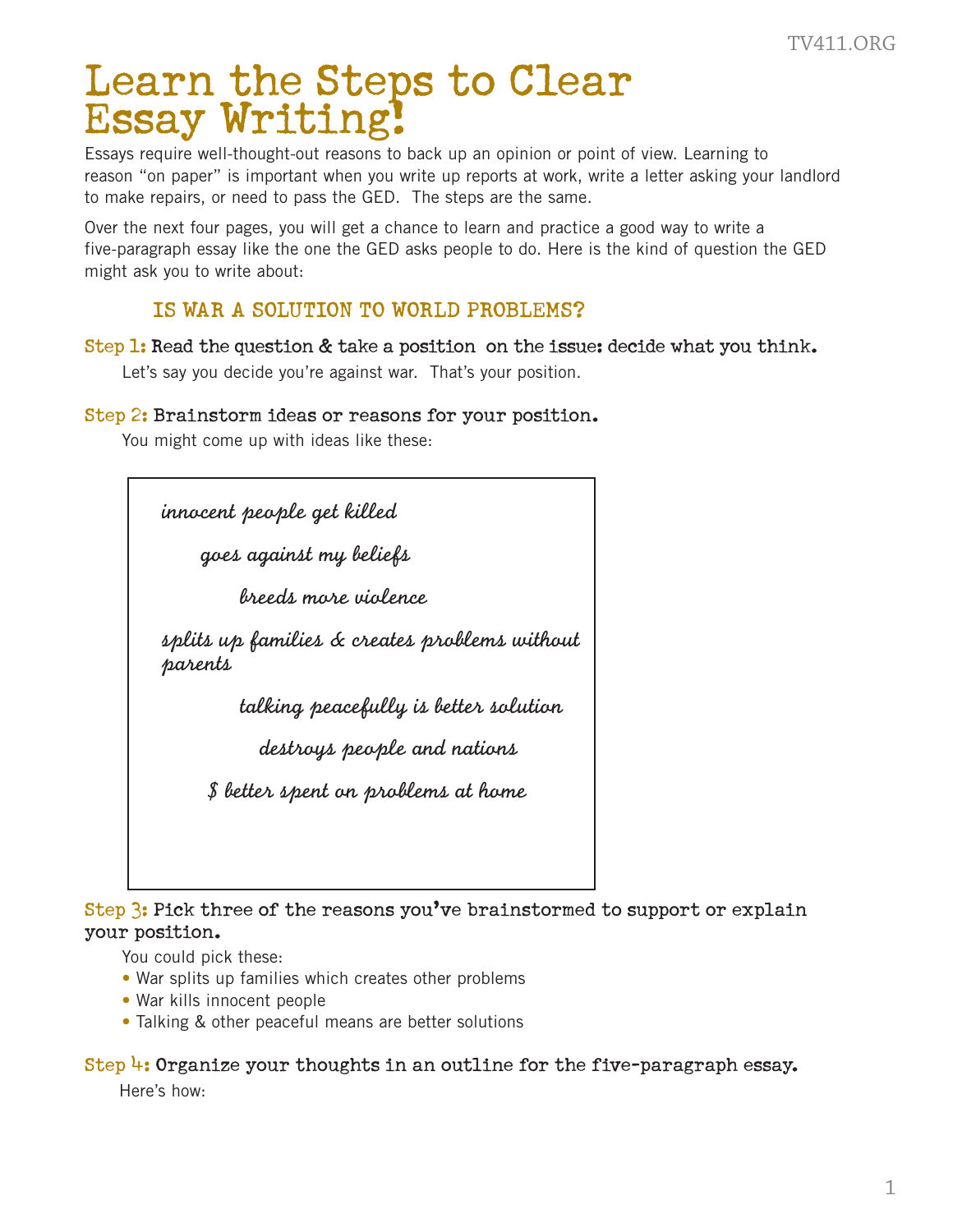# Outline for GED essay













## INTRODUCTION - PARAGRAPH ONE OF ESSAY

**Take your position from Step1** and write it in a sentence. This sentence will be the first sentence of your introduction. Begin your sentence with I believe... TV411.ORG<br>
entence<br>
ence with<br> **AY**<br>
1st sup-<br>
oblems<br>
5.<br>
SSAY<br>
ting para-<br>
time.<br>
SAY<br>
ing para-<br>
world's<br>
ther.<br>
entence<br>
b the

I believe war is not a solution to world problems.

#### SUPPORTING PARAGRAPH - PARAGRAPH TWO OF ESSAY

**Turn your 1st reason** from Step 3 into a topic sentence for your 1st supporting paragraph. Begin this sentence with First,...

First, war splits up families and creates more problems at home for the children and spouses who are left behind.

#### SUPPORTING PARAGRAPH - PARAGRAPH THREE OF ESSAY

**Turn your 2nd reason** into a topic sentence for your 2nd supporting paragraph. Begin this sentence with In addition, .....

In addition, innocent civilians are killed in wartime.

## SUPPORTING PARAGRAPH - PARAGRAPH FOUR OF ESSAY

**Turn your 3rd reason** into a topic sentence for your 3rd supporting paragraph. Begin this sentence with Finally,....

Finally, peaceful solutions can be found for the world's problems if we take the time to listen to one another.

## CONCLUSION - PARAGRAPH FIVE OF ESSAY

**Restate your position**, changing the words a little. Begin this sentence with In conclusion,...

In conclusion, fighting wars is not the answer to the problems that exist in the world.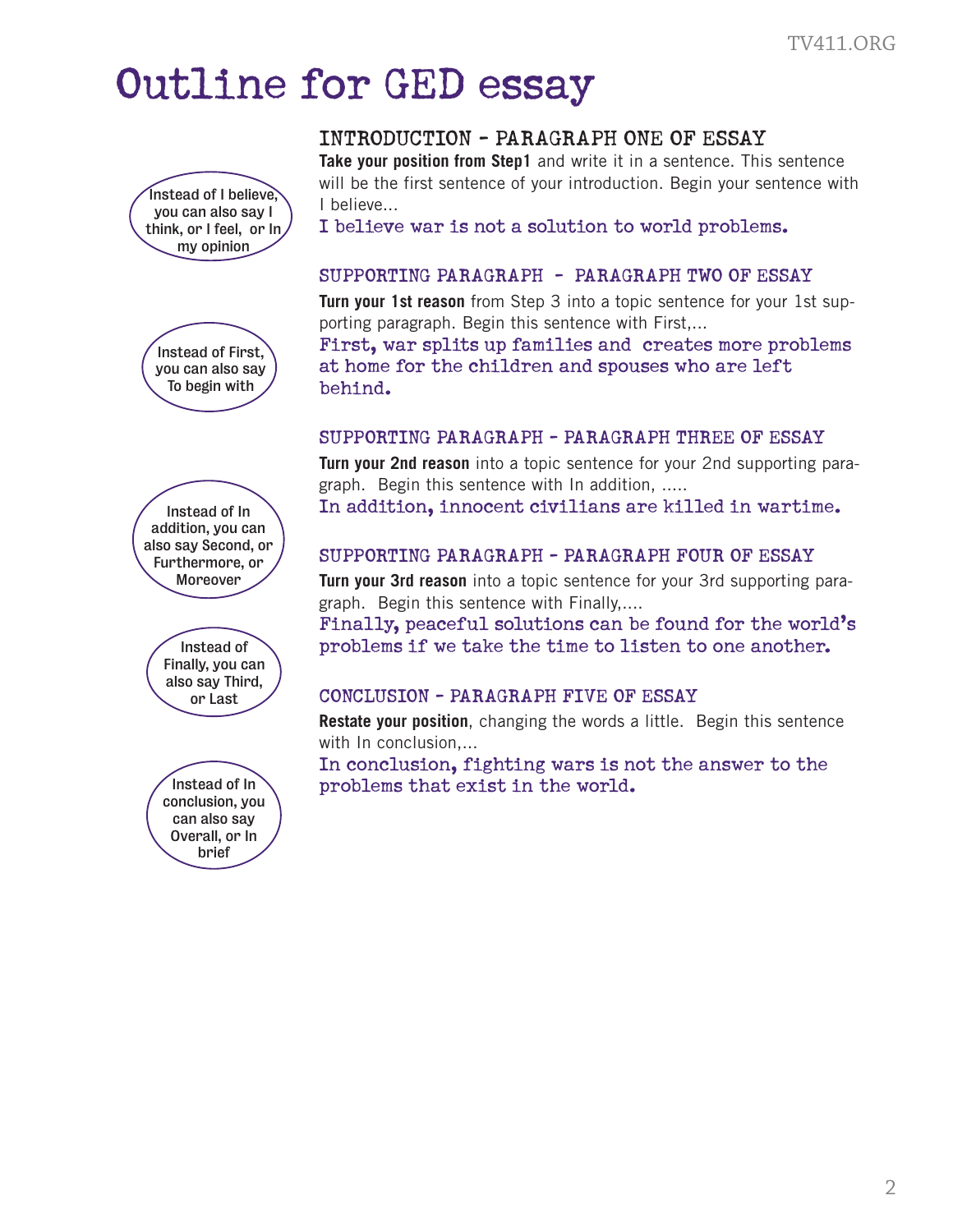## YOUR TURN

Let's say you're in favor of war as a solution to world problems. After brainstorming, you pick these three reasons to support your point of view:

\_\_\_\_\_\_\_\_\_\_\_\_\_\_\_\_\_\_\_\_\_\_\_\_\_\_\_\_\_\_\_\_\_\_\_\_\_\_\_\_\_\_\_\_\_\_\_\_\_\_\_\_\_\_\_\_\_\_\_\_\_\_\_\_\_\_\_\_\_\_\_\_\_\_\_\_

\_\_\_\_\_\_\_\_\_\_\_\_\_\_\_\_\_\_\_\_\_\_\_\_\_\_\_\_\_\_\_\_\_\_\_\_\_\_\_\_\_\_\_\_\_\_\_\_\_\_\_\_\_\_\_\_\_\_\_\_\_\_\_\_\_\_\_\_\_\_\_\_\_\_\_\_

\_\_\_\_\_\_\_\_\_\_\_\_\_\_\_\_\_\_\_\_\_\_\_\_\_\_\_\_\_\_\_\_\_\_\_\_\_\_\_\_\_\_\_\_\_\_\_\_\_\_\_\_\_\_\_\_\_\_\_\_\_\_\_\_\_\_\_\_\_\_\_\_\_\_\_\_

\_\_\_\_\_\_\_\_\_\_\_\_\_\_\_\_\_\_\_\_\_\_\_\_\_\_\_\_\_\_\_\_\_\_\_\_\_\_\_\_\_\_\_\_\_\_\_\_\_\_\_\_\_\_\_\_\_\_\_\_\_\_\_\_\_\_\_\_\_\_\_\_\_\_\_\_

\_\_\_\_\_\_\_\_\_\_\_\_\_\_\_\_\_\_\_\_\_\_\_\_\_\_\_\_\_\_\_\_\_\_\_\_\_\_\_\_\_\_\_\_\_\_\_\_\_\_\_\_\_\_\_\_\_\_\_\_\_\_\_\_\_\_\_\_\_\_\_\_\_\_\_\_

- 1. Defend your country
- 2. Eliminate evil in the world
- 3. Bring democracy to other countries

Now write an outline for this essay that has a different point of view from the one above:

## INTRODUCTION

**I believe\_**\_\_\_\_\_\_\_\_\_\_\_\_\_\_\_\_\_\_\_\_\_\_\_\_\_\_\_\_\_\_\_\_\_\_\_\_\_\_\_\_\_\_\_\_\_\_\_\_\_\_\_\_\_\_\_\_\_\_\_\_\_\_\_\_\_\_\_

## SUPPORTING PARAGRAPH

**First,** \_\_\_\_\_\_\_\_\_\_\_\_\_\_\_\_\_\_\_\_\_\_\_\_\_\_\_\_\_\_\_\_\_\_\_\_\_\_\_\_\_\_\_\_\_\_\_\_\_\_\_\_\_\_\_\_\_\_\_\_\_\_\_\_\_\_\_\_\_\_\_

## SUPPORTING PARAGRAPH

**In addition,** \_\_\_\_\_\_\_\_\_\_\_\_\_\_\_\_\_\_\_\_\_\_\_\_\_\_\_\_\_\_\_\_\_\_\_\_\_\_\_\_\_\_\_\_\_\_\_\_\_\_\_\_\_\_\_\_\_\_\_\_\_\_\_\_\_

## SUPPORTING PARAGRAPH

**Third,** \_\_\_\_\_\_\_\_\_\_\_\_\_\_\_\_\_\_\_\_\_\_\_\_\_\_\_\_\_\_\_\_\_\_\_\_\_\_\_\_\_\_\_\_\_\_\_\_\_\_\_\_\_\_\_\_\_\_\_\_\_\_\_\_\_\_\_\_\_

## CONCLUSION

**In conclusion,** \_\_\_\_\_\_\_\_\_\_\_\_\_\_\_\_\_\_\_\_\_\_\_\_\_\_\_\_\_\_\_\_\_\_\_\_\_\_\_\_\_\_\_\_\_\_\_\_\_\_\_\_\_\_\_\_\_\_\_\_\_\_\_